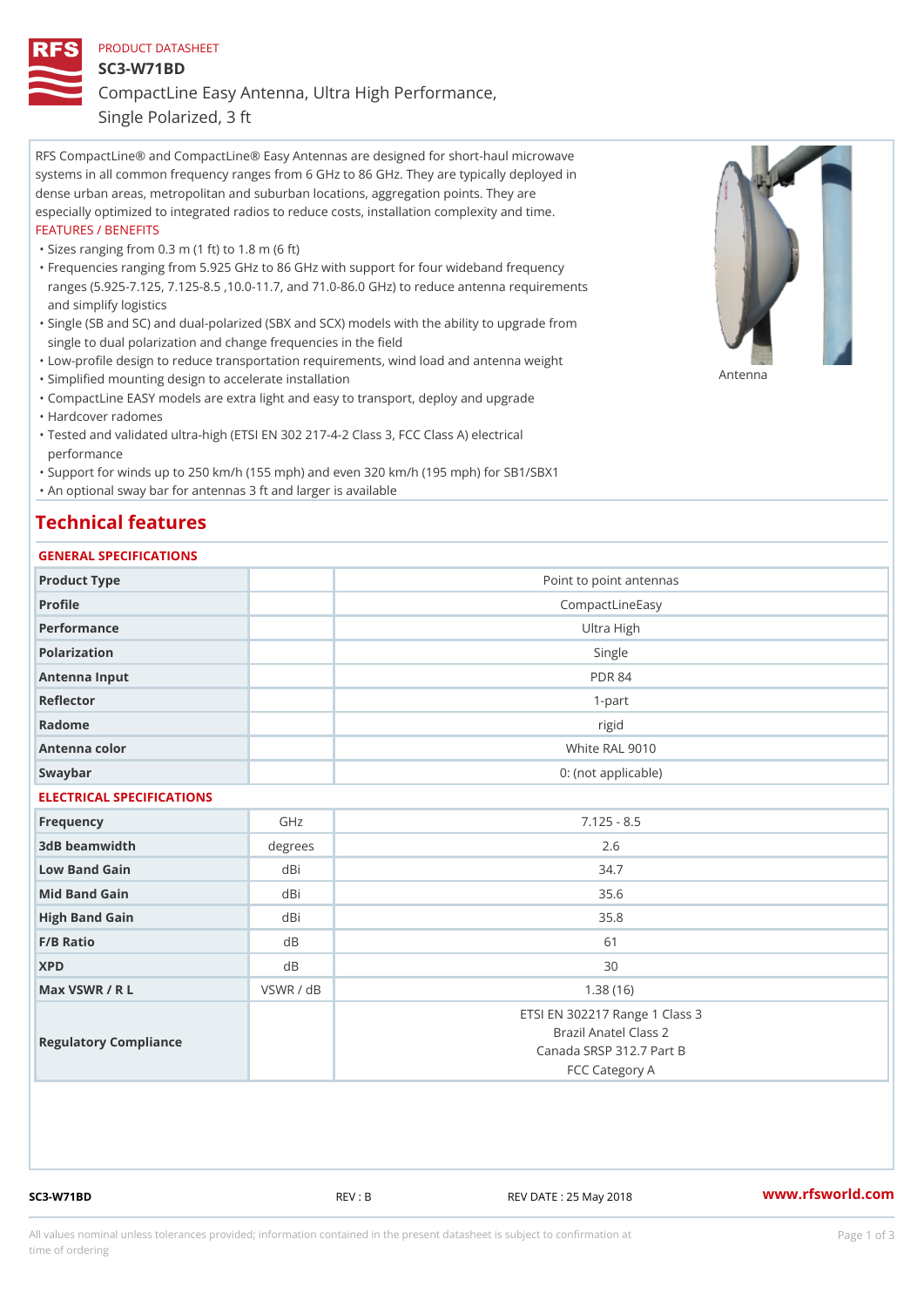## PRODUCT DATASHEET SC3-W71BD CompactLine Easy Antenna, Ultra High Performance, Single Polarized, 3 ft

| MECHANICAL SPECIFICATIONS                                                                                |              |                                                   |
|----------------------------------------------------------------------------------------------------------|--------------|---------------------------------------------------|
| Diameter                                                                                                 | ft $(m)$     | 3(0.9)                                            |
| Elevation Adjustment                                                                                     | degrees      | ± 15                                              |
| Azimuth Adjustment                                                                                       | degrees      | ± 15                                              |
| Polarization Adjustment                                                                                  | degrees      | ± 5                                               |
| Mounting Pipe Diameter<br>minimum                                                                        | $mm$ (in)    | 89 (3.5)                                          |
| Mounting Pipe Diameter<br>maximum                                                                        | $mm$ (in)    | 114(4.5)                                          |
| Approximate Weight                                                                                       | kg (lb)      | 18(40)                                            |
| Survival Windspeed                                                                                       | $km/h$ (mph) | 252 (155)                                         |
| Operational Windspeed                                                                                    | $km/h$ (mph) | 180 (112)                                         |
| <b>STRUCTURE</b>                                                                                         |              |                                                   |
| Radome Material                                                                                          |              | rigid                                             |
| FURTHER ACCESSORIES                                                                                      |              |                                                   |
| optional Swaybar                                                                                         |              | 1: SMA-SK-3 (1.35 m x Ø33 mm)                     |
| Further Accessories                                                                                      |              | SMA-SKO-UNIVERSAL : Universal sway bar fixation l |
| MOUNTOUTLINE                                                                                             |              |                                                   |
| m m<br>$Dimenision_A$<br>(in)                                                                            |              | 999 (39.33)                                       |
| m m<br>$Dimension_B$<br>(in)                                                                             |              | 375(15)                                           |
| m m<br>$Dimension_C$<br>(in)                                                                             |              | 56(2.2)                                           |
| $Dim_D - D -$<br>m m<br>89mm (3.5_in) Pi(pine)                                                           |              | 379.5(14.9)                                       |
| $Dim_D - D -$<br>m m<br>$114$ m m $(4.5$ _ ir $)$ $R$ ii p $e$                                           |              | 392 (15.5)                                        |
| m m<br>$Dimension$ = E<br>(in)                                                                           |              | 79 (3)                                            |
| m m<br>$Dimen sion_F$<br>(in)                                                                            |              | 182(7)                                            |
| WINDLOAD                                                                                                 |              |                                                   |
| Fs Side force<br>$max.$ @<br>(1b)<br>survival wind<br>speed                                              |              | 1951 (326)                                        |
| Fa Axial force<br>$max.$ @<br>survival $wined$ ( $\vert b)$ )<br>speed                                   |              | 2930 (659)                                        |
| M Torque<br>$maximum$ @<br>N <sub>m</sub><br>survival wind<br>$\pm t$ )<br>(Ib<br>speed Nm (ft<br>$1b$ ) |              | 1213 (895)                                        |

SC3-W71BD REV : B REV : REV DATE : 25 May 2018 WWW.rfsworld.com